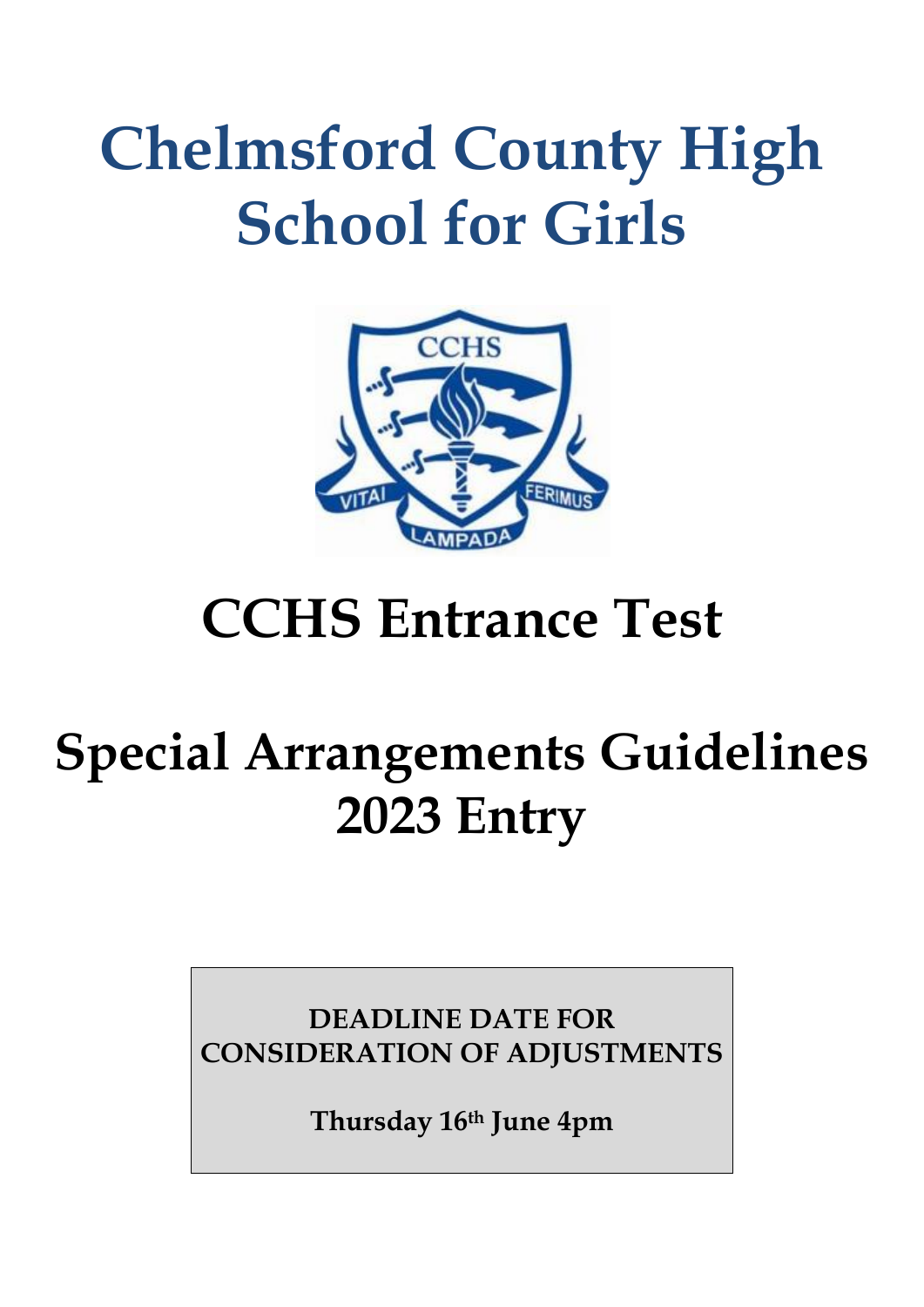#### **2023 ENTRY SPECIAL ARRANGEMENTS GUIDELINE**

#### **Guidelines for Parents on the arrangements made by Chelmsford County High School for Girls for candidates with special needs.**

Chelmsford County High School for Girls is committed to ensuring fair access for candidates of suitable ability. Appropriate adjustments will be made for any candidate with a disability and parents are asked to inform the school of any special considerations that may require specific arrangements to be made on the test day.

*Adjustments will be made in accordance with the requirements of the Equality Act (2010), under the regulations governing School Admissions, and with reference to*  independent specialist advisers whose decision will be binding on Chelmsford *County High School for Girls and the candidate.*

*For candidates registering with more than one test venue please note that it is the candidate's chosen test venue who is responsible for arranging and agreeing any reasonable adjustments.* 

### **1. Introduction**

Chelmsford County High School for Girls wishes to give every candidate a fair opportunity to do well in the Entrance Test. We recognise that some candidates with disabilities or special educational needs (SEN) may require special arrangements, for example the provision of enlarged test papers for candidates with visual impairment.

Parents are asked to provide details of the particular SEN or medical needs of their daughter on the Chelmsford County High School for Girls Supplementary Information Form, along with appropriate evidence. For medical needs this will normally take the form of a letter from a hospital consultant or specialist confirming the candidate's medical condition and the need for special arrangements. For a student with SEN, evidence must include a letter from the primary school SENCO confirming that there is a need for the adjustment requested and that such adjustments have been in place as a candidate's normal way of working in primary school. Any details of a formal diagnosis of SEN should also be provided. The Admissions Office may wish to discuss special arrangements request with parents well before the test date. Parents must therefore make their request known by the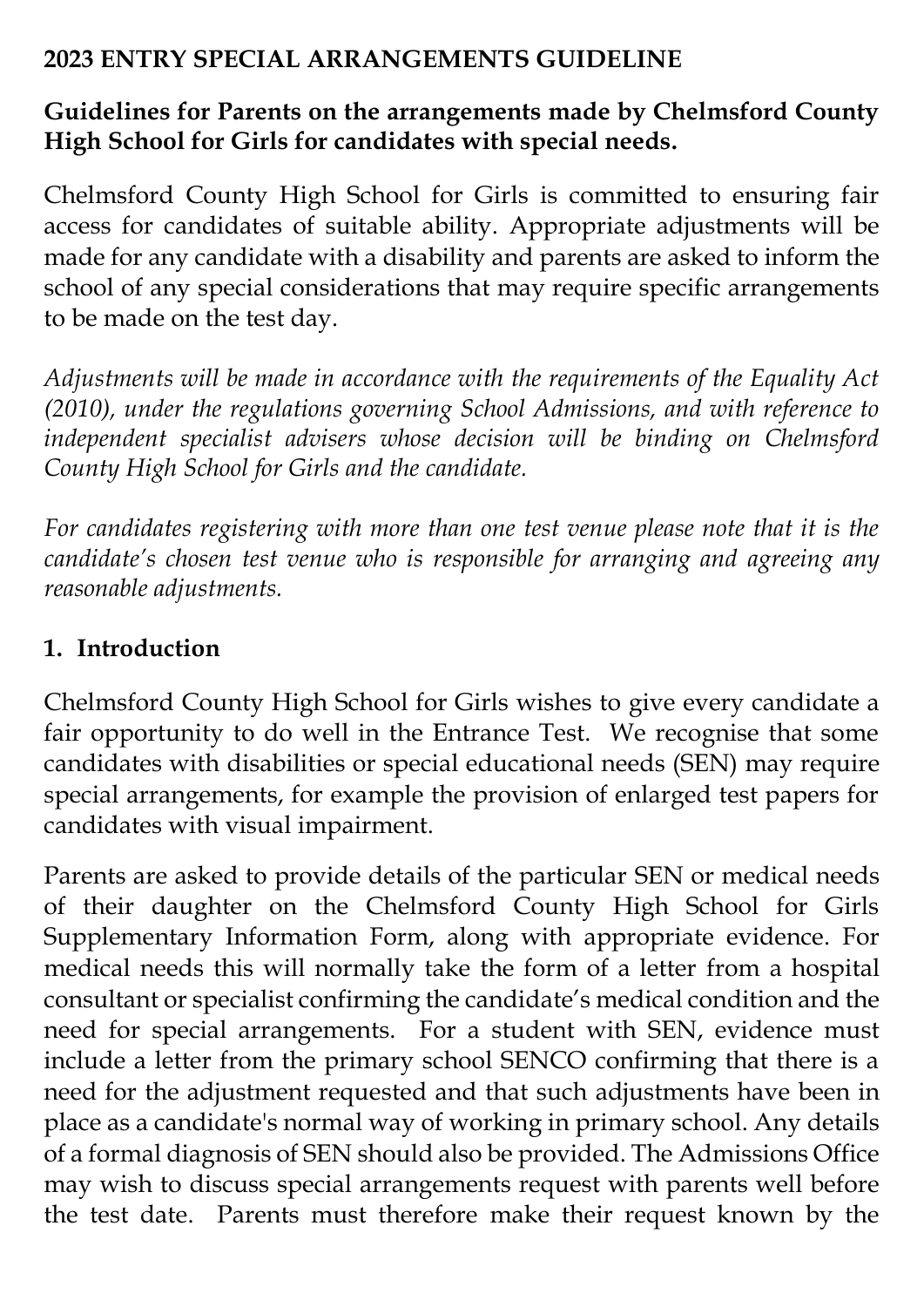deadline date of Thursday 16th June 2022 at 4pm, for appropriate arrangements to be made.

Examples of candidates' special medical circumstances for which Chelmsford County High School for Girls has provided additional arrangements in past years include visual impairment, hearing impairment, epilepsy, chronic asthma, cerebral palsy and diabetes.

**2. Where evidence for a medical condition or SEN is accepted by the Governing Body of the School, one or more of the special arrangements listed below may be made, as appropriate to the condition.**

- 2.1 Providing the papers in large print.
- 2.2 Providing a scribe to write down the candidate's answers.
- 2.3 Wheelchair access to the test room and other facilities appropriate to wheelchair users.
- 2.4 A seat at the front of the test room.
- 2.5 A separate room with the candidate's own invigilator.
- 2.6 Access to food and drink during the tests.

Where any of these arrangements would disturb other candidates, a separate room will be provided.

### **3. Special Arrangements that are not provided for the Entrance Test.**

Some arrangements which schools provide for GCSE and A Level candidates are not considered appropriate for the Chelmsford County High School for Girls Entrance Test. This is due to the shortness of each test, the very limited amount of writing required by the candidates and the time dependent nature of the tests.

Candidates with a recognised disability may be entitled to special adjustments, but for all other candidates the following arrangements are NOT made by Chelmsford County High School for Girls:

- 3.1 Allowing time for rest breaks within any one of the two tests. Rest breaks are scheduled between the tests.
- 3.2 Allowing extra time for candidates with writing difficulties.
- 3.3 Allowing a candidate to submit her answers on a computer.